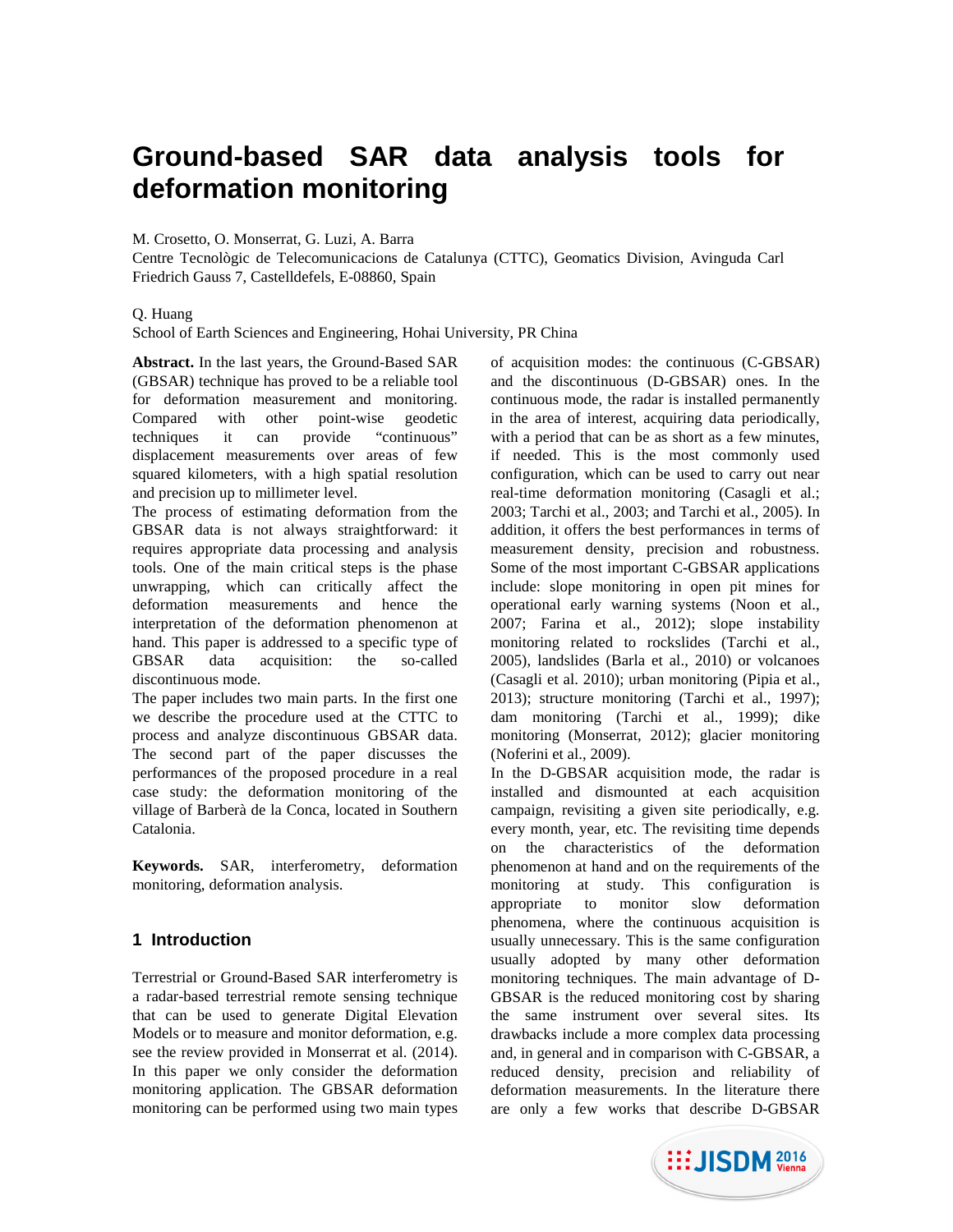applications, e.g. see Noferini et al. (2008), Wujanz et al. (2013) and Crosetto et al. (2014).

The paper discusses the specific aspects of the D-GBSAR processing chain implemented by the authors. This is followed by the description of a D-GBSAR monitoring of an urban area.

## **2 D-GBSAR data processing**

This section briefly discusses the D-GBSAR data processing procedure implemented by the authors. This procedure shares several points in common with the processing chain used with C-GBSAR data. In addition, both processing chains share common processing tools with the procedure to analyse satellite-based SAR interferometric data. The main steps are concisely listed below, see for details Monserrat (2012) and Monserrat et al. (2014):

- The procedure starts with the acquisition of N sets of images, typically using N different campaigns.
- The images are firstly focused.
- Usually, the images of each campaign are coherently averaged.
- The resulting images are then co-registered, usually taking the geometry of the first image as reference.
- This is followed by the generation of N-1 interferograms and the associated coherence images.
- Using the coherence images or, alternatively, the so-called Dispersion of Amplitude (the ratio between the standard deviation and the mean of image amplitudes), a pixel selection is performed, which aims at separating the pixels that contain useful information from those that are dominated by noise.
- A spatial phase unwrapping is performed on the selected pixels (i.e. on an irregular set of points) for the N-1 interferograms using an implementation of the Minimum Cost Flow method (Costantini, 1998). This is one of the most critical steps of the procedure.
- The resulting phases are temporally integrated to obtain a set of phases, which are temporally ordered, in correspondence of the N acquisition campaigns. This is done by setting to zero the phases in correspondence of the first image.
- An Atmospheric Phase Screen (APS) estimation follows, which makes use of known

stable areas located in the observed scene. The geometry and distribution of these areas strongly influences the APS estimate quality.

- The APS component is then subtracted from the image phases.
- The APS-cleaned phases are the converted in Line-Of-Sight (LOS) displacements.
- Finally, the data are geocoded, obtaining the two main GBSAR products: (i) the geocoded accumulated deformation maps and (ii) the geocoded deformation time series.

## **3 Analysis of a case study**

We describe in the following the D-GBSAR deformation monitoring of the village of Barberà de la Conca (Catalonia, Spain). This village has experienced deformations since 2011 that have caused cracks in the church and several surrounding buildings. Four D-GBSAR campaigns are considered in this work: 14 November 2011, 19 December 2011, 8 May 2012 and 20 March 2013.

The campaigns cover a total observation period of about 16 months. The village was monitored using a Ku-band GBSAR: the IBIS-L manufactured by IDS Spa (www.idscorporation.com). The radar was installed outside the village at an average distance of 0.5 km. The data analysis was based on 10 SAR images acquired in each campaign, from which four coherently averaged images were derived. After the second campaign, the measurement density achievable over the area of interest was checked. As it can be observed in Figure 1, over the observed scene there is a dense set of measurements, which cover a great number of buildings and structures. This proves the feasibility of D-GBSAR monitoring without deploying corner reflectors. A key additional characteristic of this area is the favourable geometry to estimate the APS: the deformation area is surrounded by stable areas, see Figure 1a. Between the first two campaigns, the displacements are imperceptible. However, from the third campaign they are clearly visible (Figures 1b and 1c). They include two main deformation areas characterized by opposite slope aspects. The area in yellow to red colours, which indicate deformation toward the radar up to 14.6 mm, and the area in light blue to blue colours, which indicates deformation values away from the radar up to -8.9 mm. This result proved to be essential to understand the deformation mechanism of this area.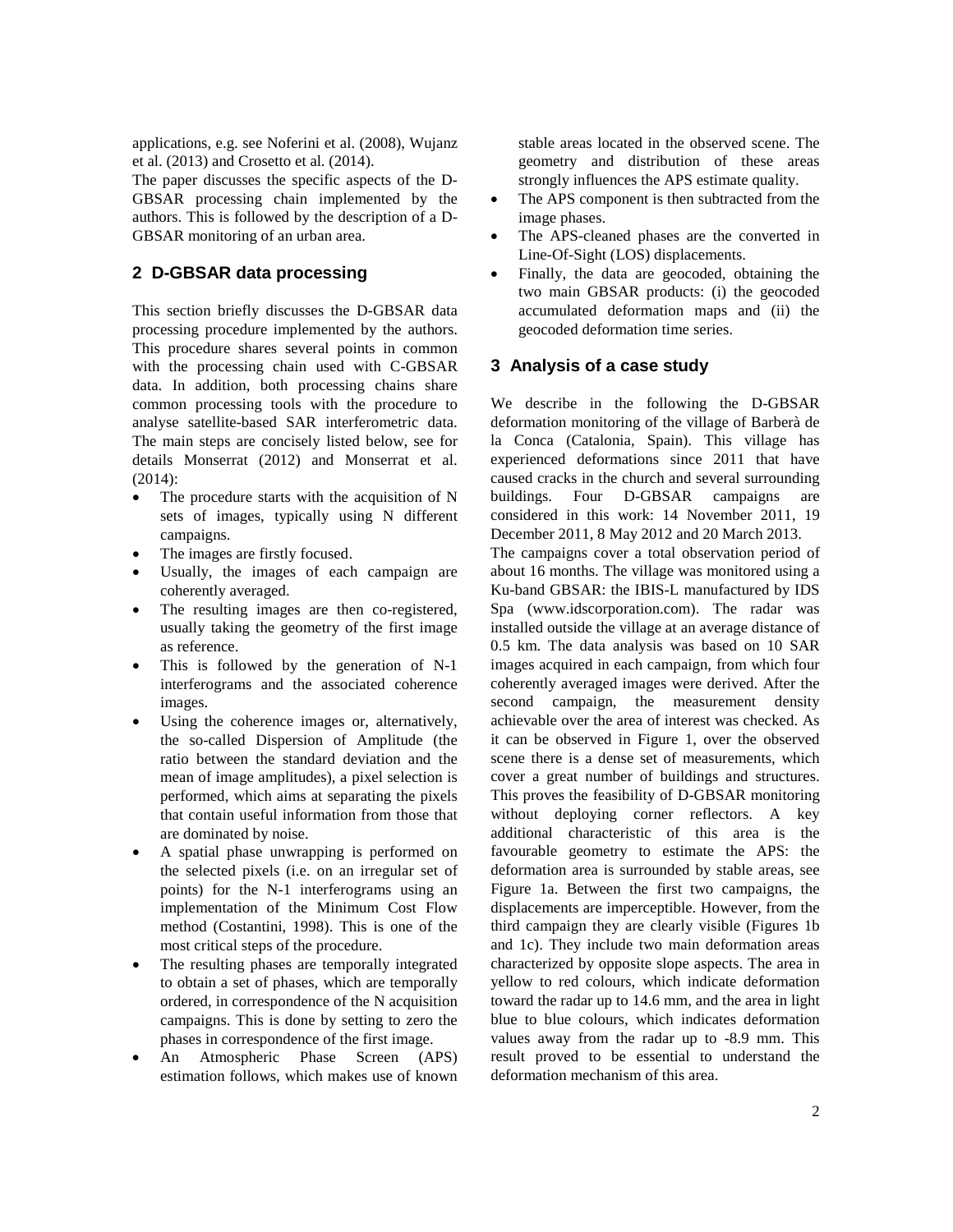

**Fig. 1**. Displacement maps of Barberà de la Conca between 14/11/2011 and 19/12/2011 (a); 14/11/2011 and 08/05/2012 (b); and 14/11/2011 and 20/03/2013 (c). The blue polygons on the top indicate the stable areas. Figure from Crosetto et al. (2014).